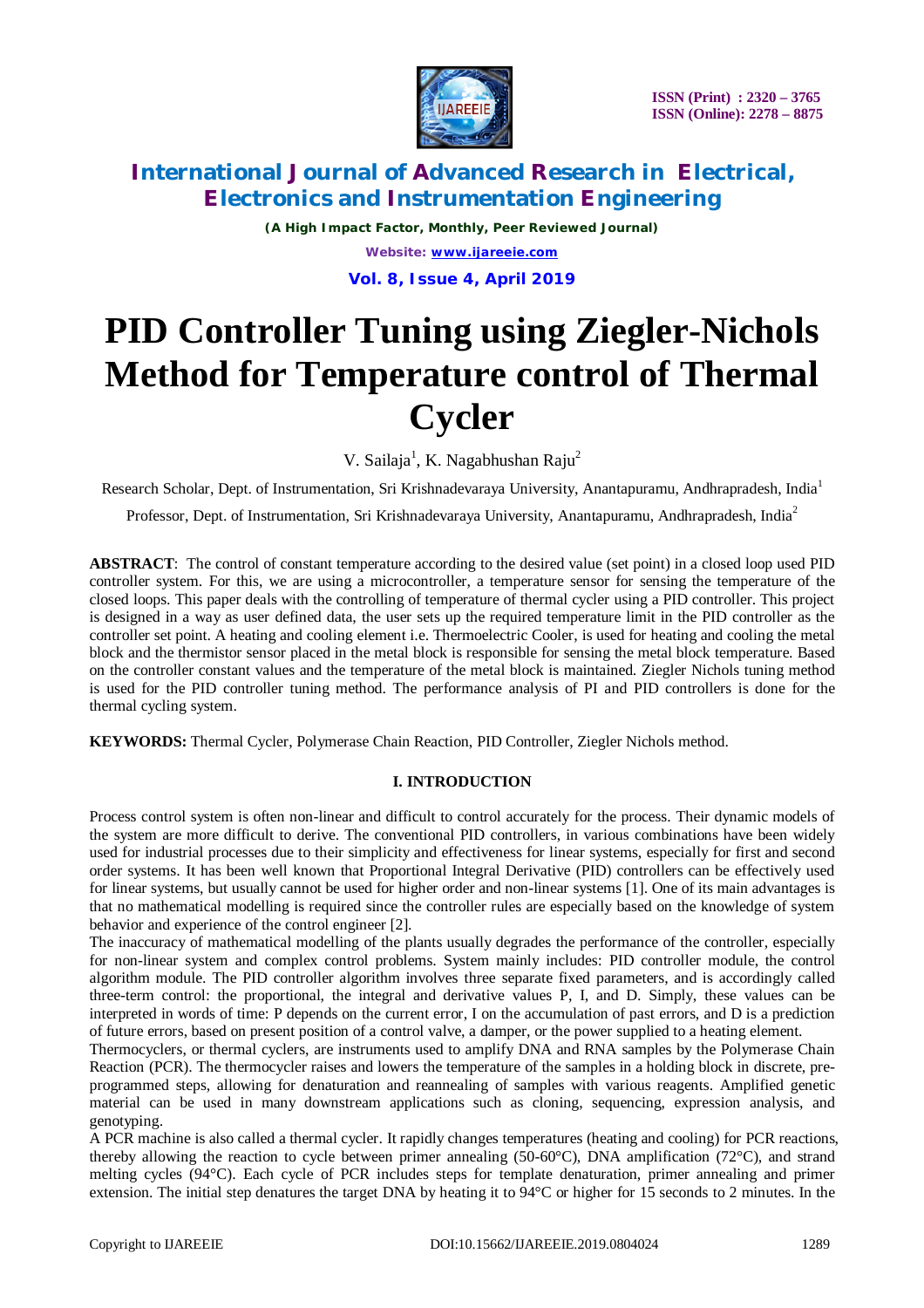

 **ISSN (Print) : 2320 – 3765 ISSN (Online): 2278 – 8875**

### **International Journal of Advanced Research in Electrical, Electronics and Instrumentation Engineering**

*(A High Impact Factor, Monthly, Peer Reviewed Journal)*

*Website: [www.ijareeie.com](http://www.ijareeie.com)*

### **Vol. 8, Issue 4, April 2019**

denaturation process, the two intertwined strands of DNA separate from one another, producing the necessary singlestranded DNA template for replication by the thermostable DNA polymerase. In the next step of a cycle, the temperature is reduced to approximately 40–60°C. At this temperature, the oligonucleotide primers can form stable associations (anneal) with the denatured target DNA and serve as primers for the DNA polymerase. This step lasts approximately 15–60 seconds. Finally, the synthesis of new DNA begins as the reaction temperature is raised to the optimum for the DNA polymerase. For most thermostable DNA polymerases, this temperature is in the range of 70– 74°C. The extension step lasts approximately 1–2 minutes. The next cycle begins with a return to 94°C for denaturation.

#### **II. DESCRIPTION OF THERMAL CYCLER**

The Thermal Cycling system consists of several things mainly Sample holder metal block, Temperature sensor, data acquisition system, controller and heating/cooling module. Here thermistor is used as the temperature sensor, DAQ is used for inter connection between sensor and controller as well as controller and driver circuit. The thermistor output is in terms of millivolt range. The working of the system is described as, when the temperature is measured by the thermistor it is converted into the voltage, which is going to the controller through DAQ. The difference between set point and actual value is applied to the controller, nothing but error. The PWM signal is produced corresponding to the output voltage of the sensor to control the temperature of the thermal cycler, it is tuned automatically and correcting the error in the process its shown figure 1. Where SP: Setpoint and PV= Process Value.



Fig 1 Block diagram of PID controller for Thermal cycler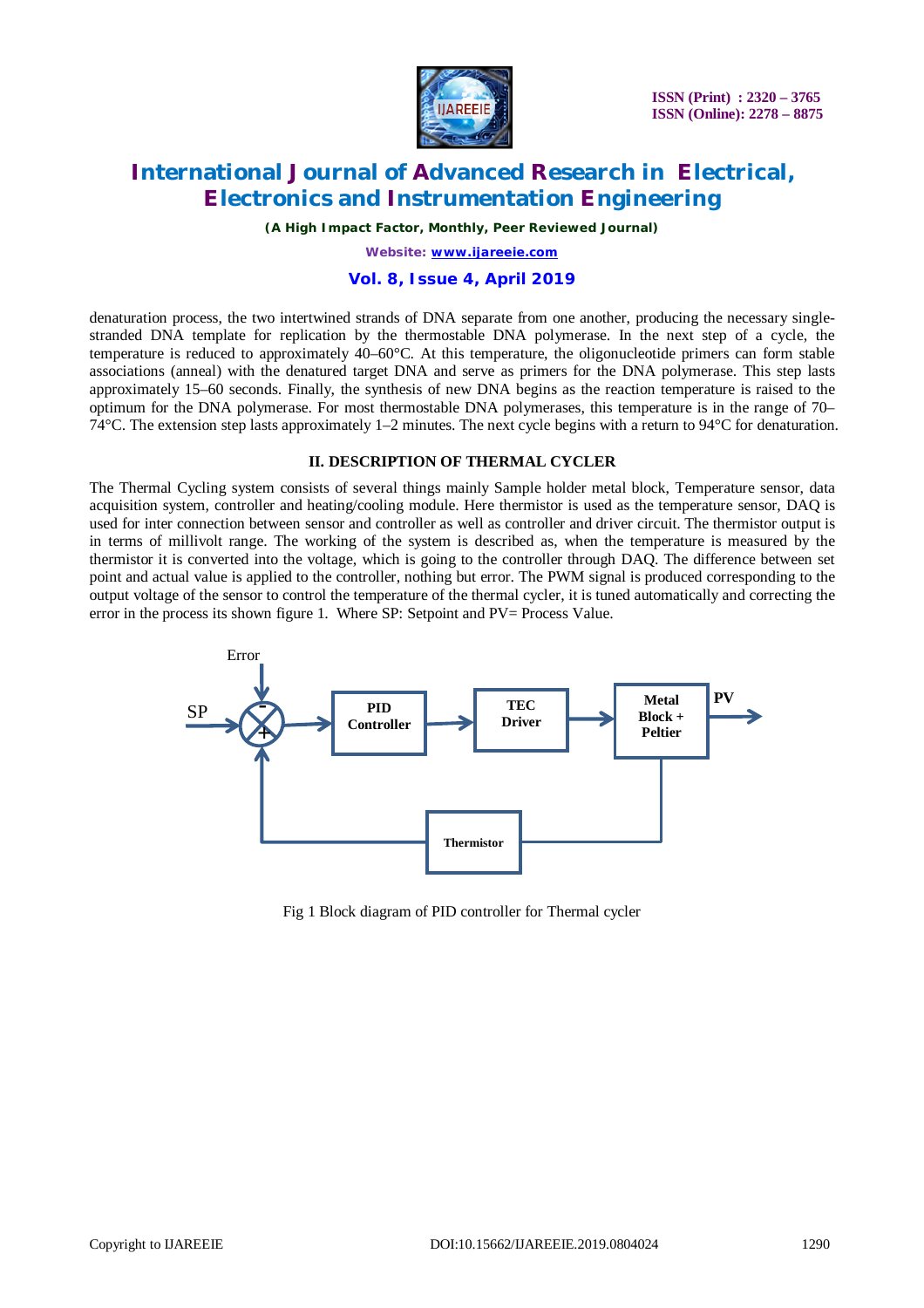

*(A High Impact Factor, Monthly, Peer Reviewed Journal)*

*Website: [www.ijareeie.com](http://www.ijareeie.com)*

**Vol. 8, Issue 4, April 2019**



Fig 2 Block diagram of Thermal Cycler

#### **III. GOVERNING EQUATIONS**

A proportional integral derivative controller (PID controller) is a generic control loop feedback mechanism (controller) widely used in industrial control systems. PID controller is most commonly used for feedback controller. A PID controller calculates an "error" value as the difference between a measured process variable and a fixed set point. The controller used to minimize the error by adjusting the process control inputs. A PID controller will be called a P, P or I, PD controller in the absence of the respective control actions.

The design and use of PID (proportional-integral-derivative) control The basic PID controller has the form

$$
u(t)=k_pe(t)+k_i\int_0^te(\tau)\,d\tau+k_d\frac{de}{dt},
$$

where  $u$  is the control signal, Kp is Proportional gain, a tuning parameter, Ke is Integral gain, a tuning parameter, Kd is Derivative gain, a tuning parameter e: Error = SP – PV. t: Time or instantaneous time The control signal is thus a sum of three terms: a proportional term that is proportional to the error, an integral term that is proportional to the integral of the error, and a derivative term that is proportional to the derivative of the error.



Integral action guarantees that the process output agrees with the reference in steady state and provides an alternative to including a feedforward term for tracking a constant reference input. Integral action can be implemented using automatic reset, where the output of a proportional controller is fed back to its input through a low pass filter:

$$
u=k_p e+\frac{1}{1+sT_i}u,
$$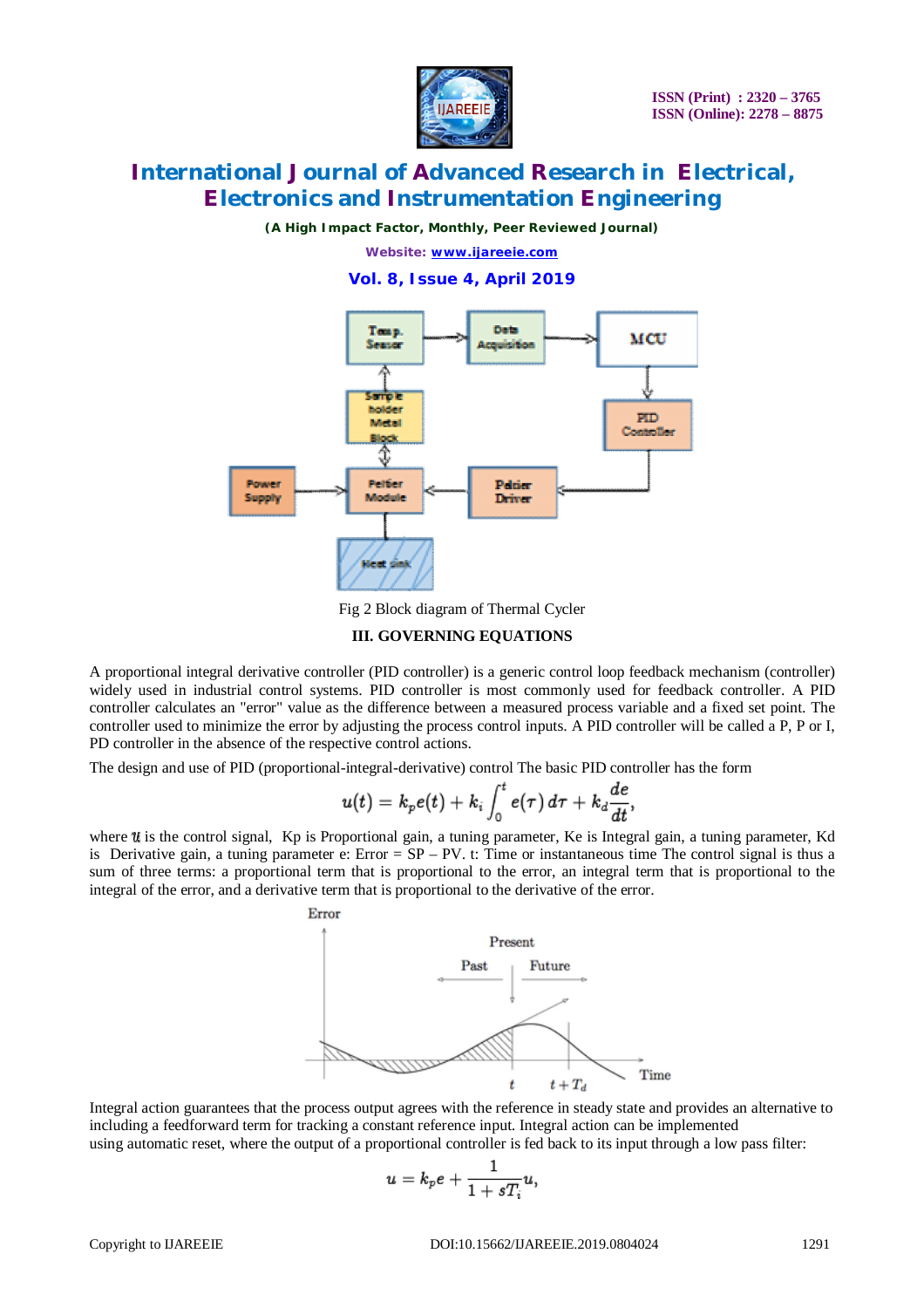

*(A High Impact Factor, Monthly, Peer Reviewed Journal)*

*Website: [www.ijareeie.com](http://www.ijareeie.com)*

#### **Vol. 8, Issue 4, April 2019**

Derivative action provides a method for predictive action. The input-output relation of a controller with proportional and derivative action is

$$
u=k_pe+k_d\frac{de}{dt}=k\Bigl(e+T_d\frac{de}{dt}\Bigr),
$$

where  $T_d = k_d/k_p$  is the derivative time constant. The action of a controller with proportional and derivative action can be interpreted as if the control is made proportional to the predicted process output, where the prediction is made by extrapolating the error  $T_a$  time units into the future using the tangent to the error curve. The effects of increasing each of the controller parameters Kp, Ki, Kd are summerised as below.

| <b>Response</b> | <b>Rise Time</b> |          | Overshoot Settling Time | $S-S Error$ |
|-----------------|------------------|----------|-------------------------|-------------|
| Kp              | Decrease         | Increase | NT                      | Decrease    |
| Ю               | Decrease         | Increase | Increase                | Eliminate   |
| Χd              | NT               | Decrease | Decrease                | NT          |

NT: No Definite trend. Minor change

PID gains can be determined using Ziegler-Nichols tuning rules. The step response method characterizes the open loop response by the parameters  $\alpha$  and  $\tau$  illustrated below (left):



The frequency response method characterizes the process dynamics by the point where the Nyquist curve of the process transfer function first intersects the negative real axis and the frequency  $\omega_c$  where this occurs (above, right). The corresponding PID gains are given in the following Table.

| Type | $k_{p}$                  | $T_i$ | $T_d$                         |  | Type       | $k_{B}$  | T,                | $T_d$                        |
|------|--------------------------|-------|-------------------------------|--|------------|----------|-------------------|------------------------------|
| P    | 1/a                      |       |                               |  | P          | $0.5k_c$ |                   |                              |
| PI   | $0.9/a = 3\tau$          |       |                               |  | PI         |          | $0.4k_c$ $0.8T_c$ |                              |
| PID  | 1.2/a $2\tau$ 0.5 $\tau$ |       |                               |  | <b>PID</b> |          |                   | $0.6k_c$ $0.5T_c$ $0.125T_c$ |
|      | (a) Step response method |       | (b) Frequency response method |  |            |          |                   |                              |

Integral windup can occur in a controller with integral action when actuator saturation is present. In this situation, the system runs open loop when the actuator is saturated and the integral error builds up, requiring the system to overshoot in order to remove the integrated error. Anti-windup compensation can be used to minimize the effects of integral windup by feeding back the difference between the commanded input and the actual input. A number of variations of PID controllers are useful in implementation. These include filtering the derivative, setpoint weighting and other variations in how the derivative and integral actions are formulated. PID controllers can be implemented using analog hardware, such as operational amplifiers, or via digital implementations on a computer.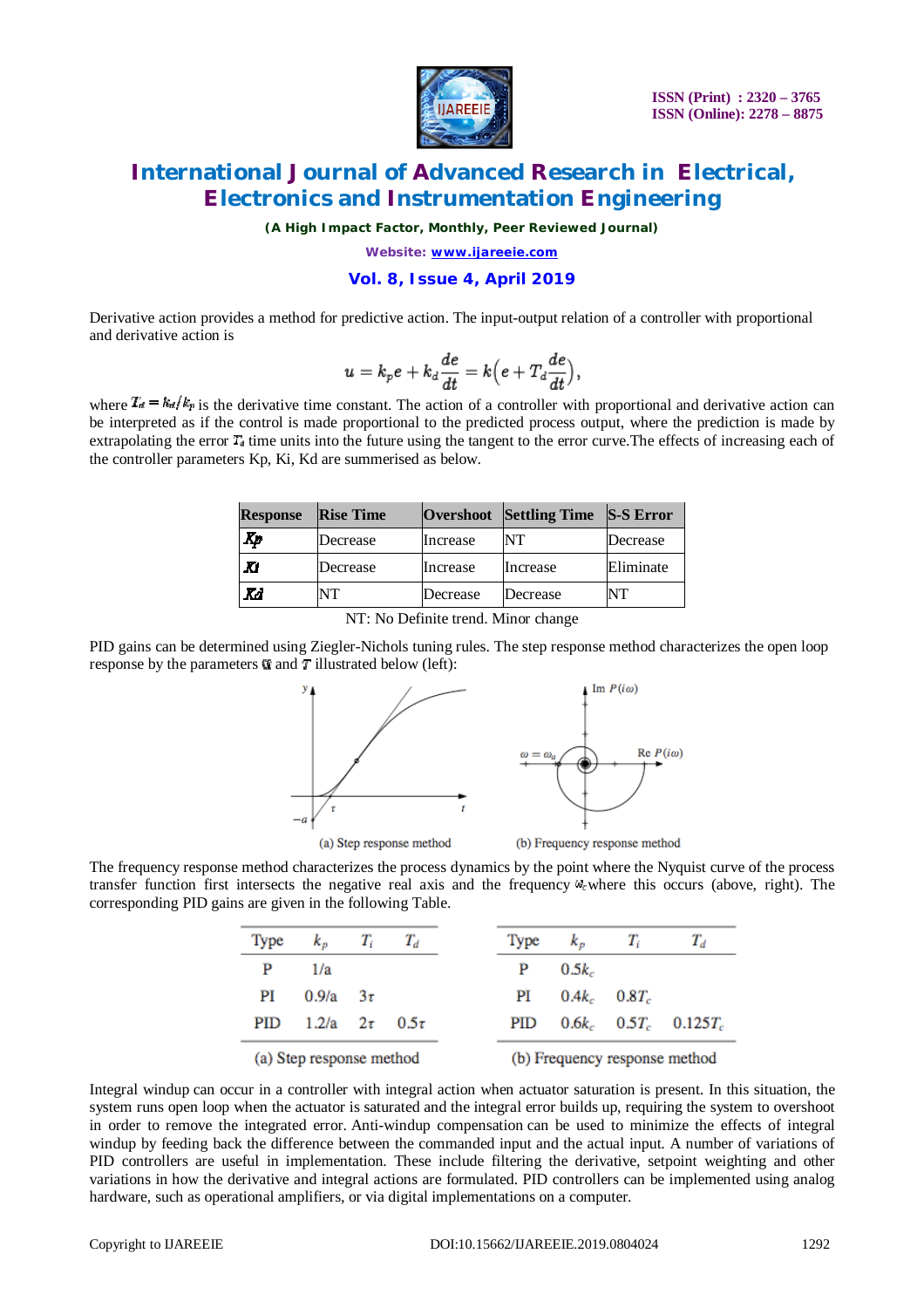

 **ISSN (Print) : 2320 – 3765 ISSN (Online): 2278 – 8875**

# **International Journal of Advanced Research in Electrical, Electronics and Instrumentation Engineering**

*(A High Impact Factor, Monthly, Peer Reviewed Journal)*

*Website: [www.ijareeie.com](http://www.ijareeie.com)*

### **Vol. 8, Issue 4, April 2019**

The Ziegler-Nichols rule is a heuristic PID tuning rule that attempts to produce good values for the three PID gain parameters: Kp - the controller path gain, Ti - the controller's integrator time constant, Td - the controller's derivative time constant. Given two measured feedback loop parameters derived from measurements:

- 1. The period Pu of the oscillation frequency at the stability limit
- 2. The gain margin Ku for loop stability.

Closed-loop refers to the operation of a control system with the controlling device in automatic mode, where the flow of the information from sensing element to transmitter to controller to control element to process and back to sensor represents a continuous feedback loop. If the total amount of signal amplification provided by the instruments is too much, the feedback loop will self-oscillate at the system's natural (resonant) frequency. While oscillation is almost always considered undesirable in a control system, it may be used as an exploratory test of process dynamics if the controller acts purely on proportional action providing data useful for calculating effective PID controller settings.

Thus, a closed-loop PID tuning procedure entails disabling any integral or derivative actions in the controller, then raising the gain value of the controller just far enough that self-sustaining oscillations ensue. The minimum amount of controller gains necessary to sustain sinusoidal oscillations is called the ultimate sensitivity (Su) or ultimate gain (Ku) of the process, while the time period between successive oscillation peaks is called the ultimate period (Pu) of the process. We may then use the measured values of Ku and Pu to calculate reasonable controller tuning parameter values (Kp, τi, and/or τd). PID Tuning parameters using Ziegler-Nichols Closed-Loop method:

| <b>Ziegler Nichols Closed Loop Method</b> |                       |                  |                  |  |  |
|-------------------------------------------|-----------------------|------------------|------------------|--|--|
| <b>Controller</b><br>type                 | $\bm{K}_{\mathbf{P}}$ | Ti               | Td               |  |  |
| Þ                                         | $0.5 * K_u$           |                  |                  |  |  |
| PI                                        | $0.45 * K_{\nu}$      | $0.85*P_{\rm n}$ |                  |  |  |
| PID                                       | $0.6*K_{u}$           | $0.5*P_{\rm n}$  | $0.13*P_{\rm n}$ |  |  |

Table:1 Ziegler Nichols Closed Loop Method Tuning Parameters

When performing such a test on a process loop, it is important to ensure the oscillation peaks do not reach the limits of the instrumentation, either measurement or final control element. In other words, in order for the oscillation to accurately reveal the process characteristics of ultimate sensitivity and ultimate period, the oscillations must be naturally limited and not artificially limited by either the transmitter or the control valve saturating. Oscillations characterized by either the transmitter or the final control element reaching their range limits should be avoided in order to obtain the best closed-loop oscillatory test results.

The main advantage in using the ZN tuning method is that all three tuning constants Kp, Td, and Ti, are pre-calculated and input to the system at the same time. It does not require any trial and error to achieve initial tuning. The chief disadvantage in using ZN tuning is that in order to obtain the system's characteristic data to make the calculations, the system must be operated either closed loop in an oscillating condition, or open loop.

#### A. OSCILATION METHOD (CLOSED LOOP METHOD)

Using the oscillation method, we will be determining two machine parameters called the ultimate gain Ku and the ultimate period Pu. Using these, we will calculate Kp, Ti and Td.

1. Initialize all PID constants to zero. Power-up the machine and the closed loop control system.

2. Increase the proportional gain Kp to the minimum value that will cause the system to oscillate. This must be a sustained oscillation, i.e., the amplitude of the oscillation must be neither increasing nor decreasing. It may be necessary to make changes in the setpoint to induce oscillation.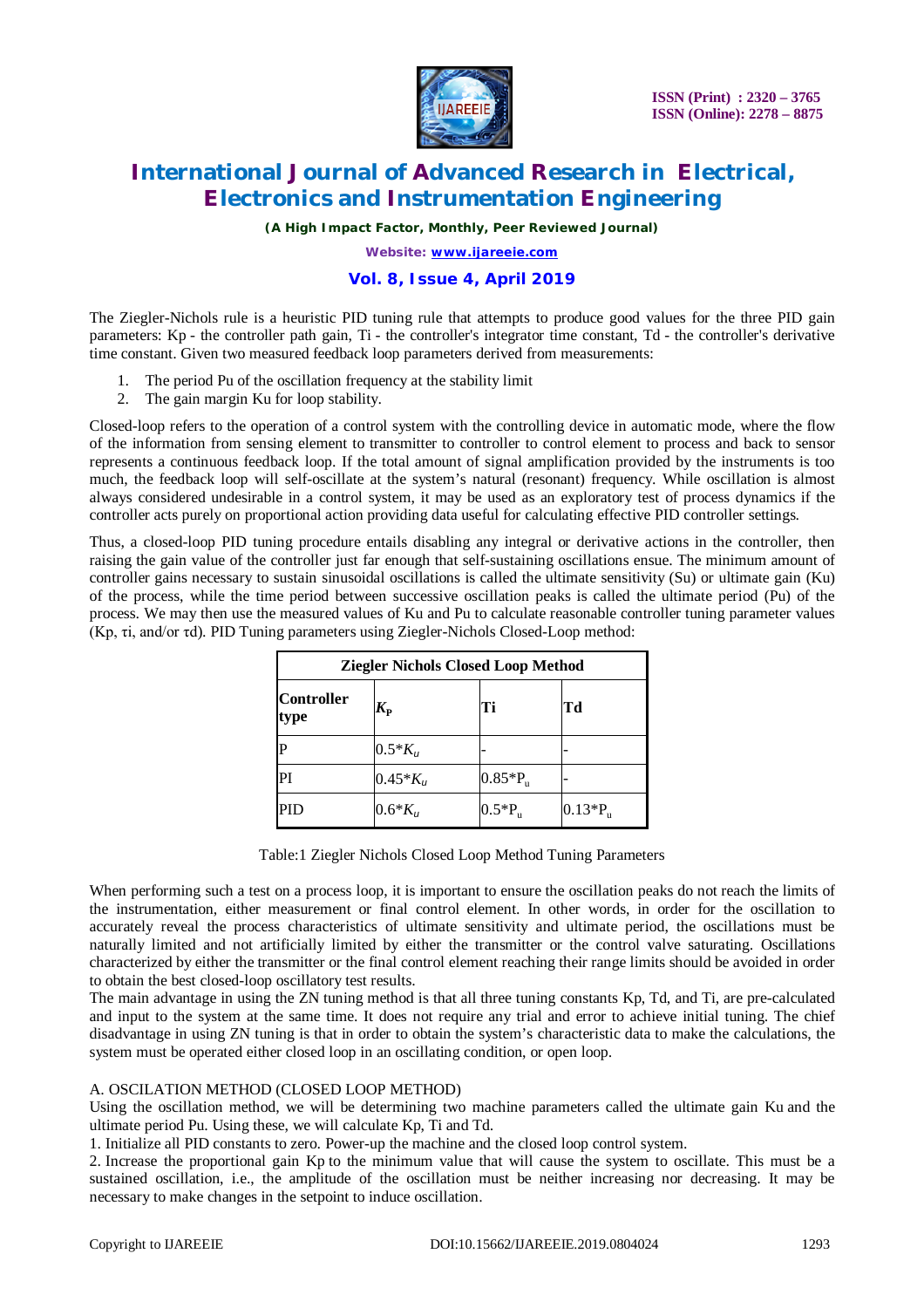

*(A High Impact Factor, Monthly, Peer Reviewed Journal)*

*Website: [www.ijareeie.com](http://www.ijareeie.com)* **Vol. 8, Issue 4, April 2019**

3. Record the value of Kp as the ultimate gain Ku.



**4.** Measure the period of the oscillation waveform. The period is the time (in seconds) for it to complete one cycle of oscillation. This period is the ultimate period Tu.

#### **IV. RESULT AND DISCUSSION**

Ziegler Nichols Closed Loop Response for PID Controller for studying the performance of PI & PID Controllers as shown in figure below for the temperature control system for Thermal Cycling system.



![](_page_5_Figure_11.jpeg)

![](_page_5_Figure_12.jpeg)

![](_page_5_Figure_13.jpeg)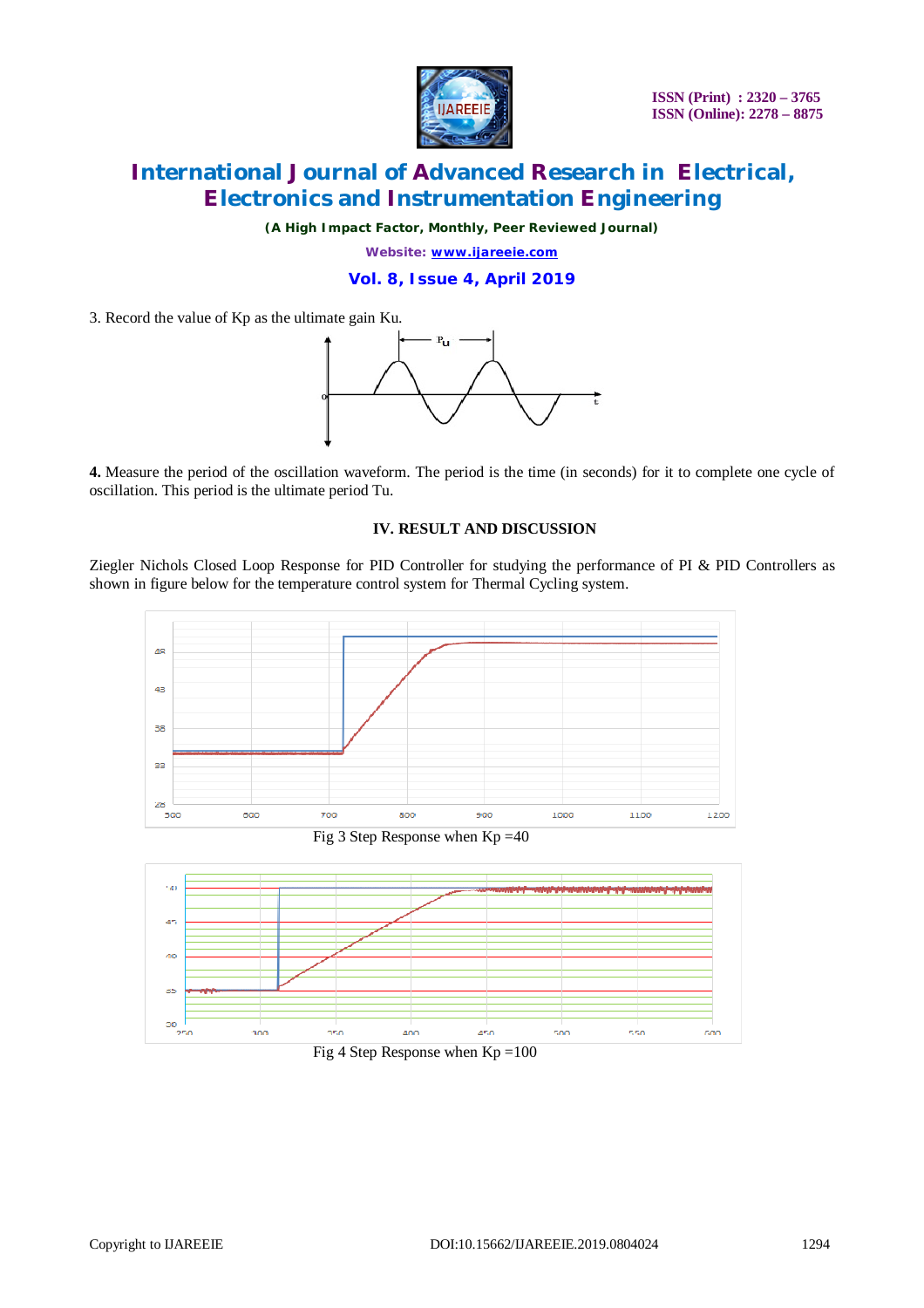![](_page_6_Picture_0.jpeg)

*(A High Impact Factor, Monthly, Peer Reviewed Journal)*

*Website: [www.ijareeie.com](http://www.ijareeie.com)*

**Vol. 8, Issue 4, April 2019**

![](_page_6_Figure_6.jpeg)

FiG 5 Oscillations when  $Kp = 180$ 

![](_page_6_Figure_8.jpeg)

Fig 6 Step Response when Kp =200

![](_page_6_Figure_10.jpeg)

The Values of KP, Ti and Td values of PID Controller is shown in below table are obtained by using the Ziegler Nichols method. When  $Ku = 200$ ,  $Pu = 0.0453$  min.

| <b>Control</b><br>type | Kp         | Ti (min)    | Td (min)    |
|------------------------|------------|-------------|-------------|
| P                      | <b>100</b> |             |             |
| PI                     | 90         | 0.038533333 |             |
| <b>PID</b>             | 120        | 0.022666667 | 0.005893333 |

Table 1. The Values of Kp, Ti and Td values of PID Controller